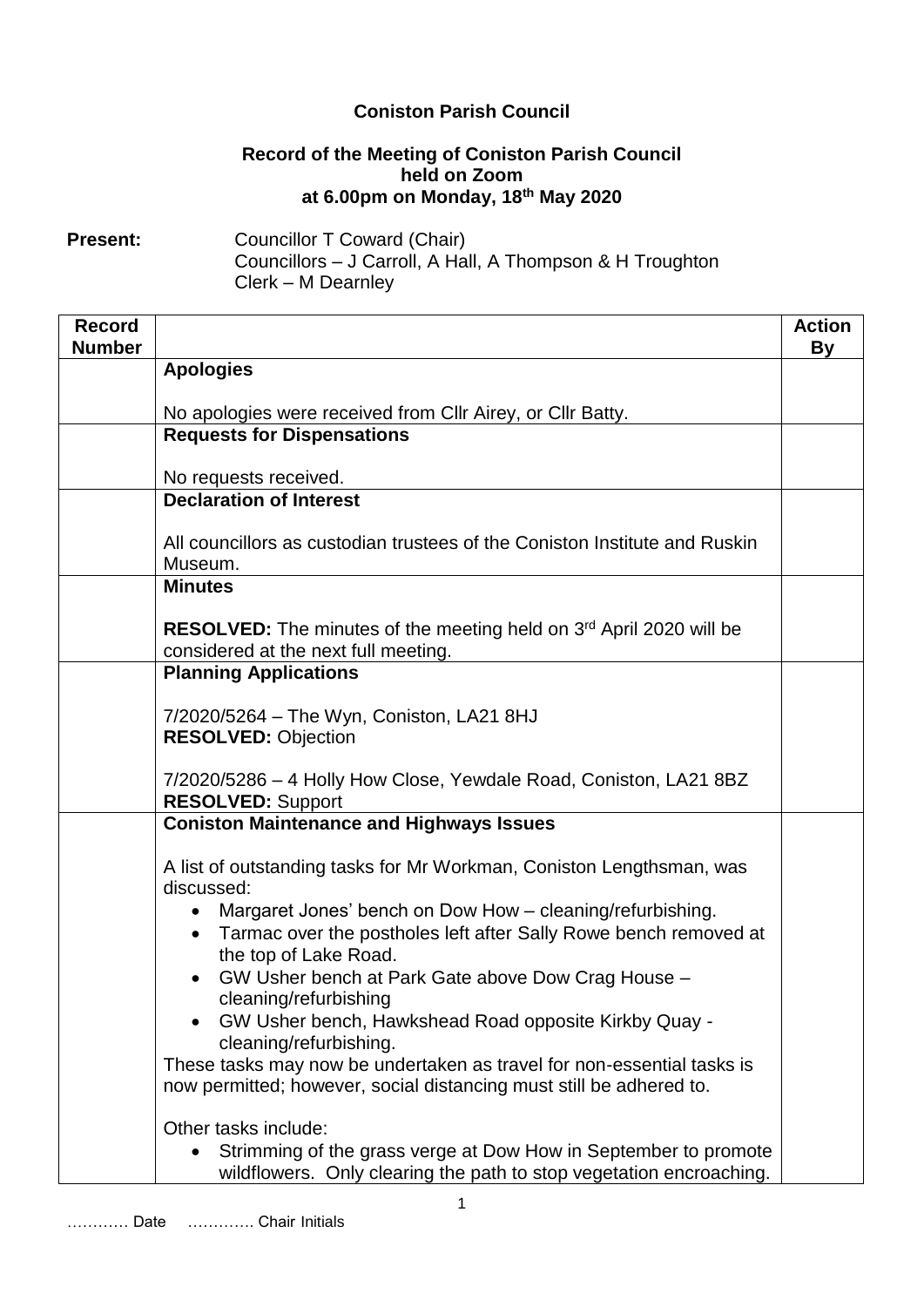| • Update regarding the repair of Yewdale Bridge, to by circulated via<br>Facebook to share with the village the difficulties Cumbria County<br>Council have experienced in attempting to resolve this issue.<br>Benches at the Head of the Lake remain an outstanding problem.<br>They need to be repaired, but the location of the benches exposes<br>them to erosion by the lake's water. The National Trust are happy<br>to have these benches repaired, but want to undertake the repairs<br>themselves as they are on National Trust land. To be kept under<br>review. |  |
|-----------------------------------------------------------------------------------------------------------------------------------------------------------------------------------------------------------------------------------------------------------------------------------------------------------------------------------------------------------------------------------------------------------------------------------------------------------------------------------------------------------------------------------------------------------------------------|--|
| <b>RESOLVED:</b> To contact Mr Workman with the tasks identified at the<br>meeting to ask him to schedule these.                                                                                                                                                                                                                                                                                                                                                                                                                                                            |  |
| RESOLVED: To instruct the clerk to prepare an update regarding<br>Yewdale Bridge for circulation on Facebook.                                                                                                                                                                                                                                                                                                                                                                                                                                                               |  |
| <b>Bridge Toilets and Playground</b>                                                                                                                                                                                                                                                                                                                                                                                                                                                                                                                                        |  |
| Although there is increasing pressure to open the public toilets the parish<br>council is working with the Lake District National Park and National Trust<br>to co-ordinate opening, however, it is keen to ensure that they are ready<br>to open at short notice.                                                                                                                                                                                                                                                                                                          |  |
| The parish council will prepare a risk assessment and share this with<br>David Coxon, Lakesloos.                                                                                                                                                                                                                                                                                                                                                                                                                                                                            |  |
| Although the toilets are due for a full refurbishment, they need to be<br>spruced up for the summer. Crisp Décor will be contacted and asked to<br>paint the doors and window-frames.                                                                                                                                                                                                                                                                                                                                                                                       |  |
| <b>RESOLVED:</b> To instruct Crisp Decor to paint and decorate the toilet block                                                                                                                                                                                                                                                                                                                                                                                                                                                                                             |  |
| <b>RESOLVED:</b> To instruct the clerk to prepare a risk assessment to be<br>circulated to the parish councillors and cleaning contractor in preparation<br>for the toilet to reopen.                                                                                                                                                                                                                                                                                                                                                                                       |  |
| <b>Climate Focus</b>                                                                                                                                                                                                                                                                                                                                                                                                                                                                                                                                                        |  |
| Grass cutting at Dow How will be postponed until September to promote<br>wildflowers.                                                                                                                                                                                                                                                                                                                                                                                                                                                                                       |  |
| Ash Tree Dieback below the Station has been reported to the Lake<br>District National Park, they are conduct a site visit to determine a course<br>of action.                                                                                                                                                                                                                                                                                                                                                                                                               |  |
| <b>Financial Matters</b>                                                                                                                                                                                                                                                                                                                                                                                                                                                                                                                                                    |  |
| <b>RESOLVED:</b> To appoint Fiona Ebbs as Internal Auditor for 2019/20<br>accounts.                                                                                                                                                                                                                                                                                                                                                                                                                                                                                         |  |
| <b>RESOLVED:</b> The council authorised the following payments:<br>M Dearnley (April and May)<br>£569.20<br>HMRC (April and May)<br>£142.00                                                                                                                                                                                                                                                                                                                                                                                                                                 |  |